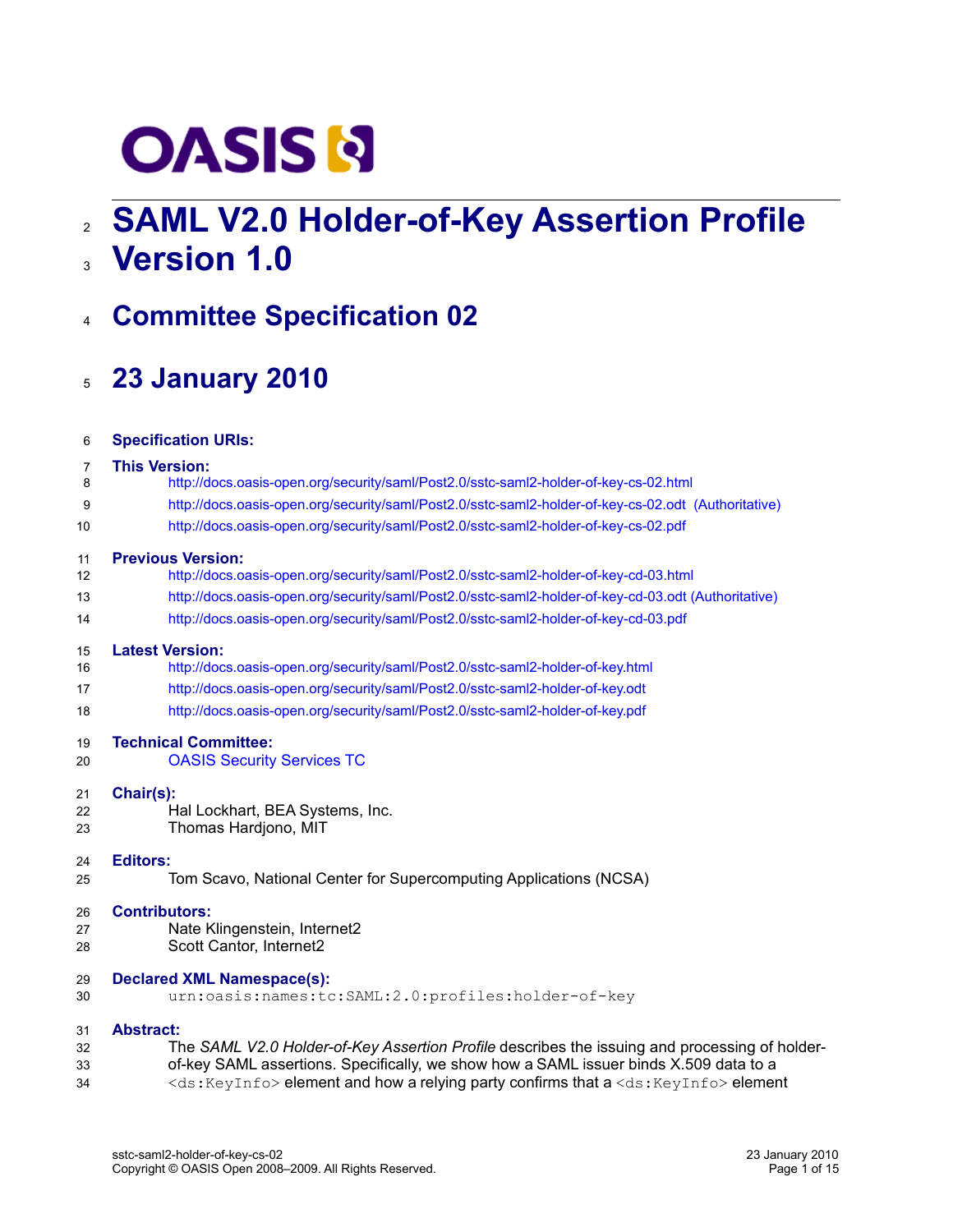matches given X.509 data. The binding material used by the SAML issuer and the matching data used by the relying party are obtained from an X.509 certificate. 35 36

### **Status** 37

- This document was last revised or approved by the SSTC on the above date. The level of approval is also listed above. Check the current location noted above for possible later revisions of this document. This document is updated periodically on no particular schedule. 38 39 40
- TC members should send comments on this specification to the TC's email list. Others should send comments to the TC by using the "Send A Comment" button on the TC's web page at [http://www.oasis-open.org/committees/security.](http://www.oasis-open.org/committees/security) 41 42 43
- For information on whether any patents have been disclosed that may be essential to implementing this specification, and any offers of patent licensing terms, please refer to the IPR 44 45
- section of the TC web page [\(http://www.oasis-open.org/committees/security/ipr.php\)](http://www.oasis-open.org/committees/security/ipr.php). 46
- The non-normative errata page for this specification is located at [http://www.oasis](http://www.oasis-open.org/committees/security)[open.org/committees/security.](http://www.oasis-open.org/committees/security) 47 48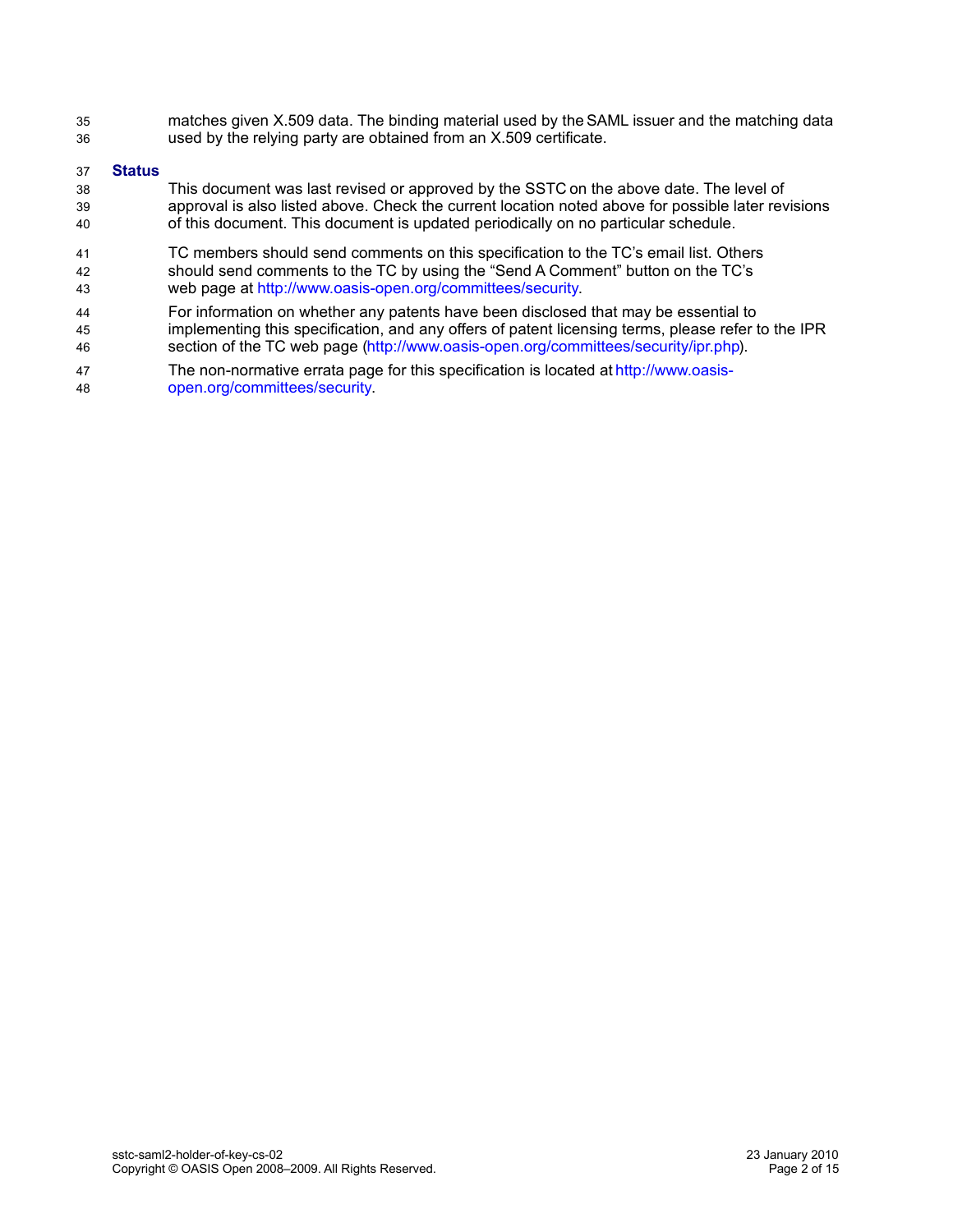## **Notices** 49

Copyright © OASIS Open 2008–2009. All Rights Reserved. 50

All capitalized terms in the following text have the meanings assigned to them in the OASIS Intellectual Property Rights Policy (the "OASIS IPR Policy"). The full Policy may be found at the OASIS website. 51 52

This document and translations of it may be copied and furnished to others, and derivative works that comment on or otherwise explain it or assist in its implementation may be prepared, copied, published, and distributed, in whole or in part, without restriction of any kind, provided that the above copyright notice and this section are included on all such copies and derivative works. However, this document itself may not be modified in any way, including by removing the copyright notice or references to OASIS, except as needed for the purpose of developing any document or deliverable produced by an OASIS Technical Committee (in which case the rules applicable to copyrights, as set forth in the OASIS IPR Policy, must be followed) or as required to translate it into languages other than English. 53 54 55 56 57 58 59 60

The limited permissions granted above are perpetual and will not be revoked by OASIS or its successors or assigns. 61 62

This document and the information contained herein is provided on an "AS IS" basis and OASIS 63

DISCLAIMS ALL WARRANTIES, EXPRESS OR IMPLIED, INCLUDING BUT NOT LIMITED TO ANY 64

WARRANTY THAT THE USE OF THE INFORMATION HEREIN WILL NOT INFRINGE ANY 65

OWNERSHIP RIGHTS OR ANY IMPLIED WARRANTIES OF MERCHANTABILITY OR FITNESS FOR A 66

PARTICULAR PURPOSE. 67

OASIS requests that any OASIS Party or any other party that believes it has patent claims that would 68

necessarily be infringed by implementations of this OASIS Committee Specification or OASIS Standard, 69

to notify OASIS TC Administrator and provide an indication of its willingness to grant patent licenses to 70

such patent claims in a manner consistent with the IPR Mode of the OASIS Technical Committee that 71

produced this specification. 72

OASIS invites any party to contact the OASIS TC Administrator if it is aware of a claim of ownership of 73

any patent claims that would necessarily be infringed by implementations of this specification by a patent 74

holder that is not willing to provide a license to such patent claims in a manner consistent with the IPR 75

Mode of the OASIS Technical Committee that produced this specification. OASIS may include such 76

claims on its website, but disclaims any obligation to do so. 77

OASIS takes no position regarding the validity or scope of any intellectual property or other rights that 78

might be claimed to pertain to the implementation or use of the technology described in this document or 79

the extent to which any license under such rights might or might not be available; neither does it 80

represent that it has made any effort to identify any such rights. Information on OASIS' procedures with respect to rights in any document or deliverable produced by an OASIS Technical Committee can be 81 82

found on the OASIS website. Copies of claims of rights made available for publication and any 83

assurances of licenses to be made available, or the result of an attempt made to obtain a general license 84

or permission for the use of such proprietary rights by implementers or users of this OASIS Committee 85

Specification or OASIS Standard, can be obtained from the OASIS TC Administrator. OASIS makes no 86

representation that any information or list of intellectual property rights will at any time be complete, or 87

that any claims in such list are, in fact, Essential Claims. 88

The name "OASIS" is a trademark of [OASIS,](http://www.oasis-open.org/) the owner and developer of this specification, and should be 89

used only to refer to the organization and its official outputs. OASIS welcomes reference to, and 90

implementation and use of, specifications, while reserving the right to enforce its marks against 91

misleading uses. Please see<http://www.oasis-open.org/who/trademark.php>for above guidance. 92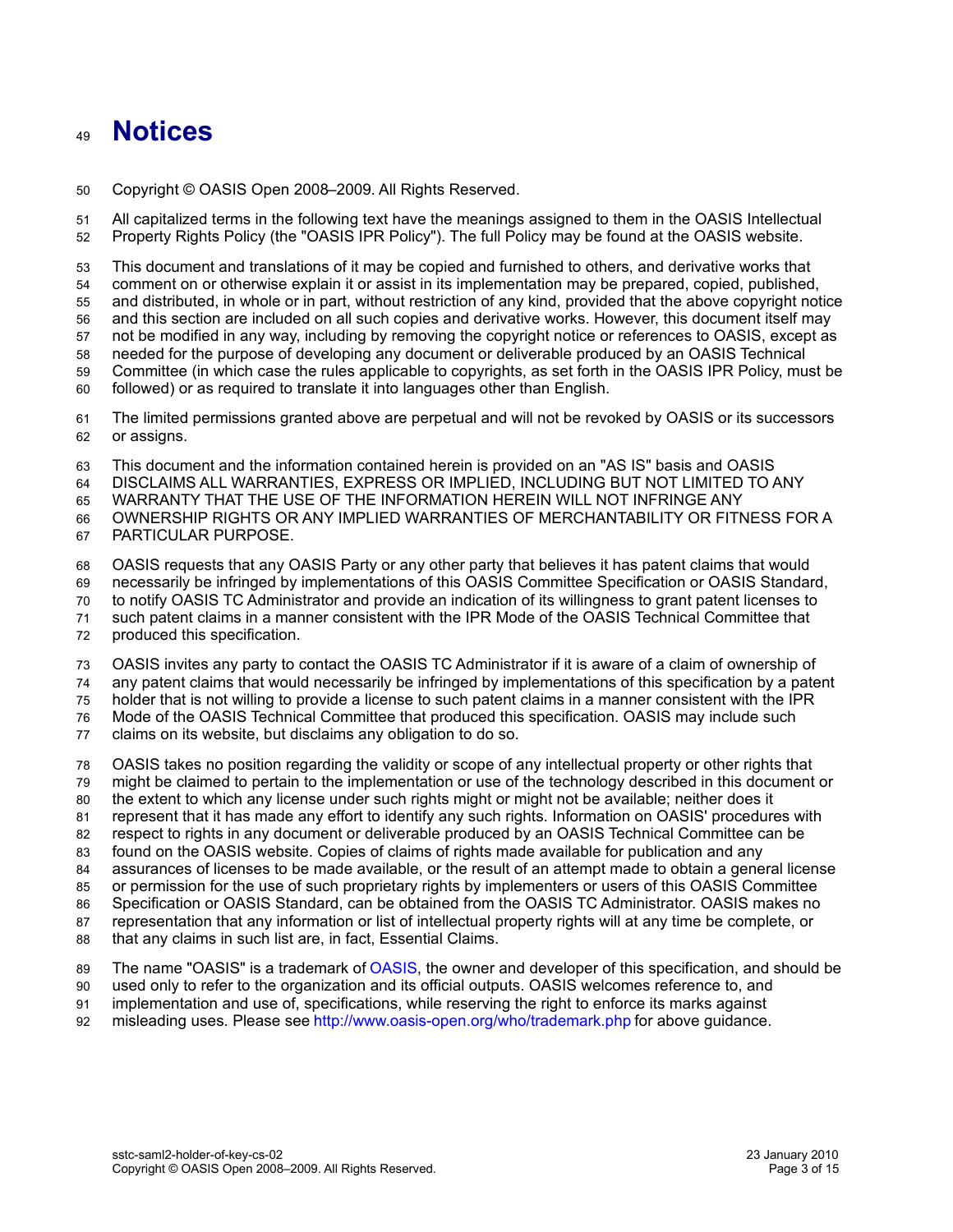# **Table of Contents** 93

| 94         |  |
|------------|--|
| 95         |  |
| 96         |  |
| 97         |  |
| 98         |  |
| 99         |  |
| 100        |  |
| 101        |  |
| 102        |  |
| 103        |  |
| 104<br>105 |  |
| 106        |  |
| 107        |  |
| 108<br>109 |  |
| 110        |  |
| 111        |  |
| 112        |  |
| 113        |  |
| 114        |  |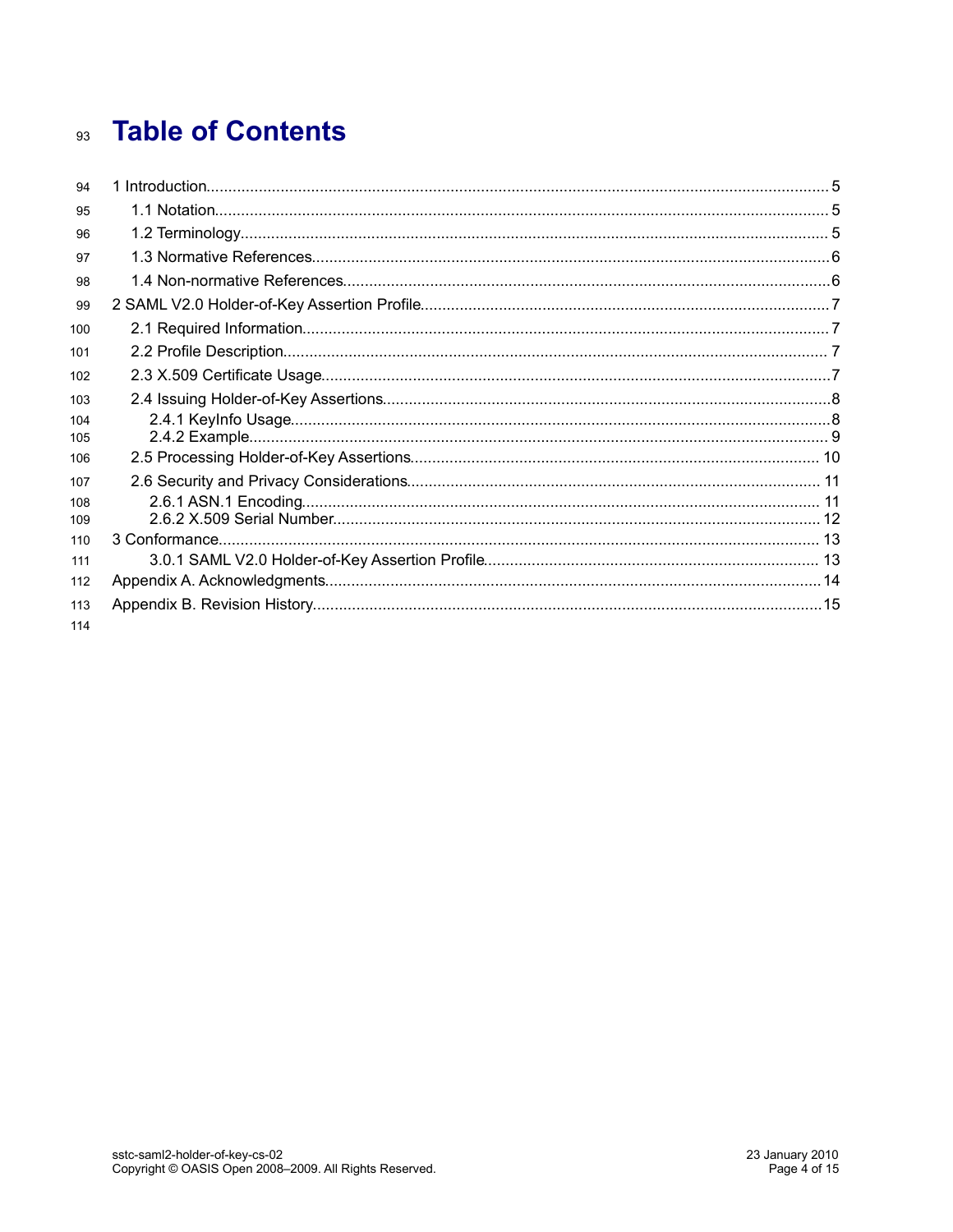# **1 Introduction** 115

The *SAML V2.0 Holder-of-Key Assertion Profile* describes the issuing and processing of a holder-of-key 116

SAML assertion, that is, an assertion containing a <saml: SubjectConfirmation> element whose 117

Method attribute is set to urn: oasis: names: tc: SAML: 2.0: cm: holder-of-key. Specifically, we 118

describe the structural characteristics of  $a < ds : Keylnfo > element$  with bound X.509 data and show how 119

a relying party confirms that such a  $\langle ds : K(y) \rangle$  element matches given X.509 data. The binding 120

material used by the SAML issuer and the matching data used by the relying party are obtained from an X.509 certificate. 121 122

This profile involves a SAML issuer and a SAML relying party, each with an X.509 certificate in its 123

possession. The SAML issuer uses its certificate to produce a holder-of-key SAML assertion. The relying party consumes the assertion, confirming the attesting entity by comparing the X.509 data in the assertion 124 125

with the X.509 data in its possession. 126

### **1.1 Notation** 127

This specification uses normative text. The keywords "MUST", "MUST NOT", "REQUIRED", "SHALL", "SHALL NOT", "SHOULD", "SHOULD NOT", "RECOMMENDED", "MAY", and "OPTIONAL" in this specification are to be interpreted as described in [\[RFC2119\]:](#page-5-0) 128 129 130

…they MUST only be used where it is actually required for interoperation or to limit behavior which has potential for causing harm (e.g., limiting retransmissions)... 131 132

These keywords are thus capitalized when used to unambiguously specify requirements over protocol and application features and behavior that affect the interoperability and security of implementations. When these words are not capitalized, they are meant in their natural-language sense. 133 134 135

- Listings of XML schemas appear like this. 136
- 137

Example code listings appear like this. 138

Conventional XML namespace prefixes are used throughout the listings in this specification to stand for their respective namespaces as follows, whether or not a namespace declaration is present in the example: 139 140 141

| <b>Prefix</b> | <b>XML Namespace</b>                      | <b>Comments</b>                                                                                           |
|---------------|-------------------------------------------|-----------------------------------------------------------------------------------------------------------|
| saml:         | urn:oasis:names:tc:SAML:2.0:assertion     | This is the SAML V2.0 assertion namespace<br>defined in the SAML V2.0 core<br>specification [SAML2Core].  |
| ds:           | http://www.w3.org/2000/09/xmldsig#        | This is the XML Signature namespace<br>[XMLSig].                                                          |
| XS:           | http://www.w3.org/2001/XMLSchema          | This is the XML Schema namespace<br>[Schema1].                                                            |
| xsi:          | http://www.w3.org/2001/XMLSchema-instance | This is the XML Schema namespace for<br>schema-related markup that appears in XML<br>instances [Schema1]. |

This specification uses the following typographical conventions in text: <SAMLElement>, 142

<ns:ForeignElement>, Attribute, **Datatype**, OtherCode. 143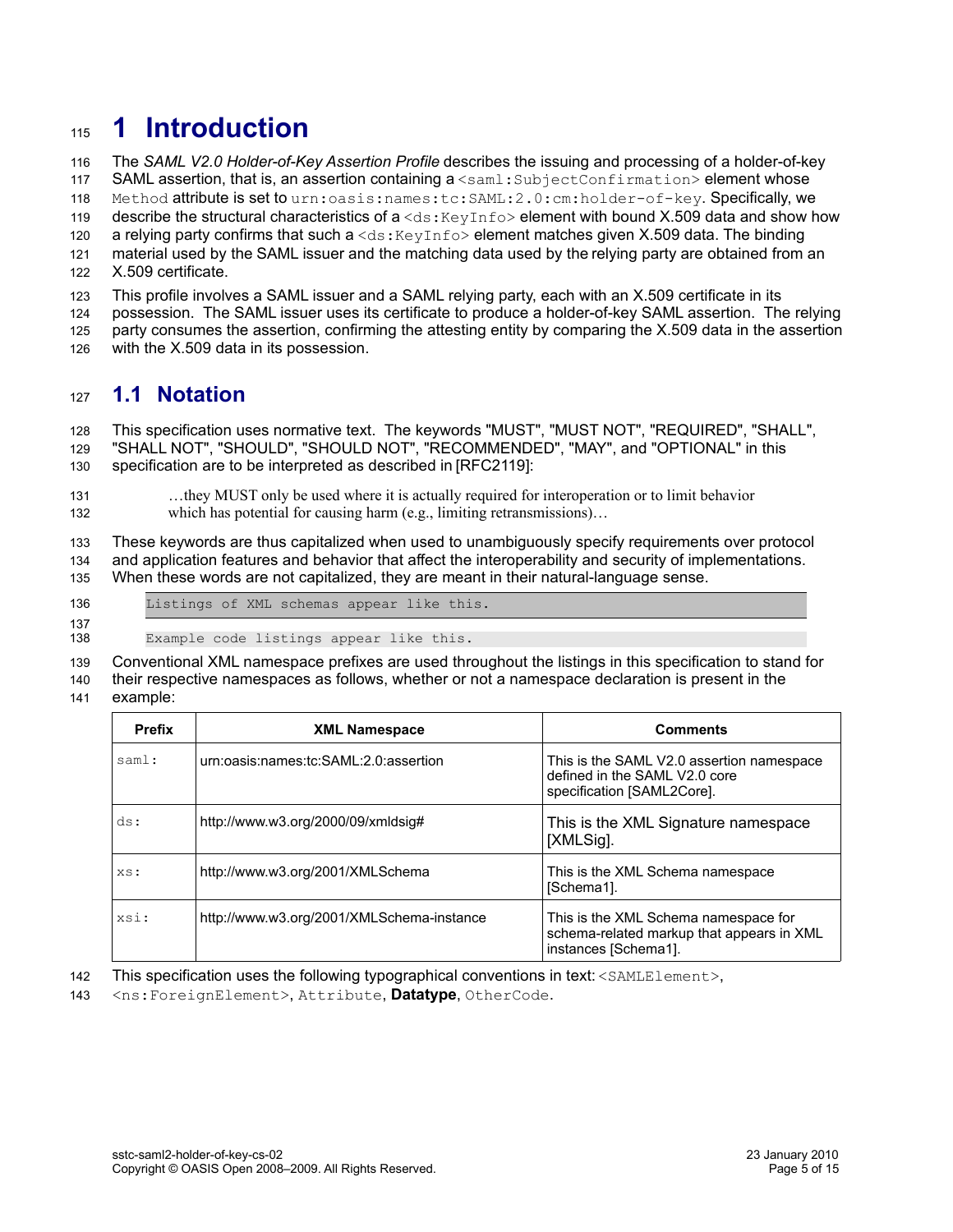### **1.2 Terminology** 144

In this specification, a *SAML issuer* is a producer of holder-of-key assertions. Similarly, a *relying party* is a consumer of holder-of-key assertions. 145 146

A *presenter* transmits a holder-of-key assertion to the relying party. An *attesting entity* is a presenter who is able to satisfy the subject confirmation requirements of the holder-of-key assertion. 147 148

Usually the attesting entity is the subject of the assertion (hence the terms "subject confirmation" and "confirming the subject"). In general, however, the attesting entity may not be the subject, in which case the previous phrases are misnomers. Thus the terms "attestation" and "confirming the attesting entity" are more technically correct than "subject confirmation" and "confirming the subject," respectively. We will use the term "attesting entity" exclusively in this document. 149 150 151 152 153

### **1.3 Normative References** 154

<span id="page-5-7"></span><span id="page-5-4"></span><span id="page-5-3"></span><span id="page-5-0"></span>

| 155<br>156        | [RFC2119]   | S. Bradner. Key words for use in RFCs to Indicate Requirement Levels. IETF<br>RFC 2119, March 1997. http://www.ietf.org/rfc/rfc2119.txt                                                                                                     |
|-------------------|-------------|---------------------------------------------------------------------------------------------------------------------------------------------------------------------------------------------------------------------------------------------|
| 157<br>158<br>159 | [RFC4514]   | K. Zeilenga. Lightweight Directory Access Protocol (LDAP): String<br>Representation of Distinguished Names. IETF RFC 4514, June 2006.<br>http://www.ietf.org/rfc/rfc4514.txt                                                                |
| 160<br>161<br>162 | [RFC5280]   | D. Cooper, S. Santesson, S. Farrell, S. Boeyen, R. Housley, W. Polk. Internet<br>X.509 Public Key Infrastructure Certificate and Certificate Revocation List (CRL)<br>Profile. IETF RFC 5280, May 2008. http://www.ietf.org/rfc/rfc5280.txt |
| 163<br>164<br>165 | [SAML2Core] | OASIS Standard, Assertions and Protocols for the OASIS Security Assertion<br>Markup Language (SAML) V2.0. March 2005. http://docs.oasis-<br>open.org/security/saml/v2.0/saml-core-2.0-os.pdf                                                |
| 166<br>167<br>168 | [SAML2Prof] | OASIS Standard, Profiles for the OASIS Security Assertion Markup Language<br>(SAML) V2.0. March 2005. http://docs.oasis-open.org/security/saml/v2.0/saml-<br>profiles-2.0-os.pdf                                                            |
| 169<br>170<br>171 | [Schema1]   | H. S. Thompson et al. XML Schema Part 1: Structures. World Wide Web<br>Consortium Recommendation, May 2001. See http://www.w3.org/TR/2001/REC-<br>xmlschema-1-20010502/                                                                     |
| 172<br>173<br>174 | [XMLSig]    | D. Eastlake, J. Reagle, D. Solo, F. Hirsch, T. Roessler. XML Signature Syntax<br>and Processing (Second Edition). World Wide Web Consortium<br>Recommendation, 10 June 2008. http://www.w3.org/TR/xmldsig-core/                             |

### <span id="page-5-5"></span><span id="page-5-2"></span><span id="page-5-1"></span>**1.4 Non-normative References** 175

<span id="page-5-9"></span><span id="page-5-8"></span><span id="page-5-6"></span>

| 176<br>177<br>178 | [RFC3820]        | S. Tuecke, V. Welch, D. Engert, L. Pearlman, M. Thompson. Internet X.509<br>Public Key Infrastructure (PKI) Proxy Certificate Profile. IETF RFC 3820, June<br>2004. http://www.ietf.org/rfc/rfc3820.txt |
|-------------------|------------------|---------------------------------------------------------------------------------------------------------------------------------------------------------------------------------------------------------|
| 179<br>180        | <b>IRFC43461</b> | T. Dierks, E. Rescorla. The Transport Layer Security (TLS) Protocol Version 1.1.<br>IETF RFC 4346, April 2006. http://www.ietf.org/rfc/rfc4346.txt                                                      |
| 181<br>182<br>183 | [SAML2ConDel]    | S. Cantor. SAML V2.0 Condition for Delegation Restriction. OASIS SSTC<br>Committee Draft 01, 10 March 2009. http://docs.oasis-<br>open.org/security/saml/Post2.0/sstc-saml-delegation-cd-01.pdf         |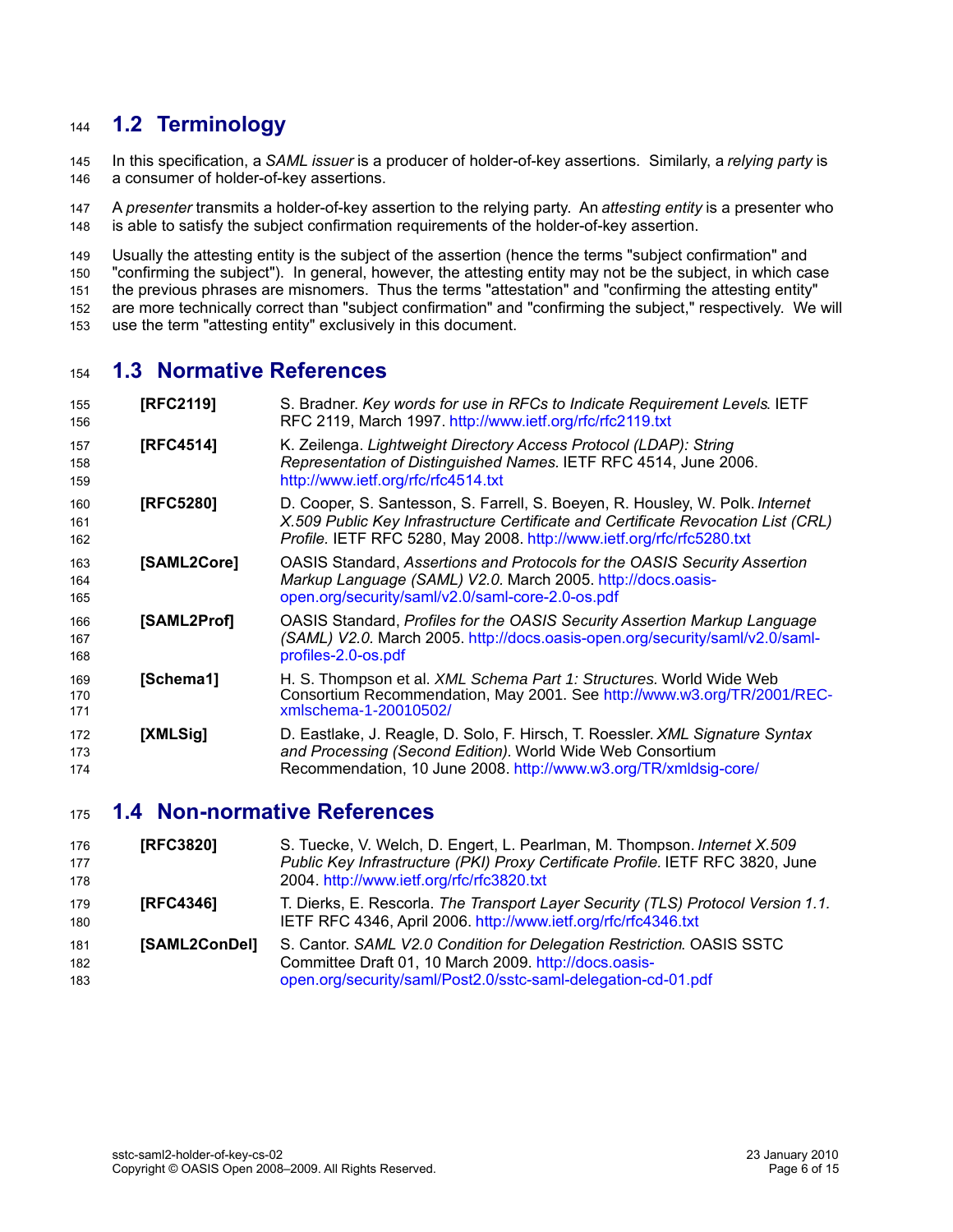# **2 SAML V2.0 Holder-of-Key Assertion Profile** 184

### **2.1 Required Information** 185

- **Identification:** urn:oasis:names:tc:SAML:2.0:profiles:holder-of-key 186
- **Contact information:** [security-services-comment@lists.oasis-open.org](mailto:security-services-comment@lists.oasis-open.org) 187
- **SAML Confirmation Method Identifiers:** The SAML V2.0 holder-of-key confirmation method identifier 188
- (urn:oasis:names:tc:SAML:2.0:cm:holder-of-key) is associated with every 189
- <saml:SubjectConfirmation> element issued under this profile. 190
- **Description:** Given below. 191
- **Updates:** Supplements the holder-of-key confirmation method described in section3.1 of [\[SAML2Prof\].](#page-5-5) 192

### **2.2 Profile Description** 193

This specification profiles a type of assertion called a holder-of-key assertion. By definition, a *holder-of*key SAML assertion contains a <saml:SubjectConfirmation> element whose Method attribute is set to urn:oasis:names:tc:SAML:2.0:cm:holder-of-key. This specification describes how the SAML issuer binds selected X.509 data from an X.509 certificate to the <saml:SubjectConfirmation> element of a holder-of-key assertion. The complementary process 194 195 196 197 198

- involves a relying party who confirms that the X.509 data bound to the assertion matches the data in a given X.509 certificate. 199 200
- 

Suppose a SAML response issued by a SAML issuer contains one or more holder-of-key assertions (otherwise this specification is not applicable). At the time the assertion is issued, the issuer possesses an 201 202

203

- X.509 certificate known to be associated with the attesting entity (who may or may not be present when the assertion is issued). The SAML issuer binds some (or all) of the X.509 data in the certificate to the
- 204
- holder-of-key assertion. 205

Subsequently, the attesting entity presents the holder-of-key assertion and an X.509 certificate to the relying party. The attesting entity proves possession of the private key corresponding to the public key bound to the certificate, the details of which are out of scope with respect to this profile. The relying party compares the X.509 data in the certificate to the X.509 data bound to the assertion, thereby confirming 206 207 208 209

- the attesting entity. 210
- Precisely how the issuer comes to possess a certificate known to be associated with attesting entity and 211
- how the assertion and the certificate are presented to the relying party are all out of scope with respect to 212
- this profile. On the other hand, the issuing of the holder-of-key assertion itself and the ultimate 213
- confirmation of the attesting entity are in scope. 214
- We assume that the relying party trusts the SAML issuer to issue holder-of-key assertions. The SAML 215
- issuer, on the other hand, may not even know the intended relying party, so there is no underlying 216
- assumption that the SAML issuer trusts the relying party. 217

### <span id="page-6-0"></span>**2.3 X.509 Certificate Usage** 218

There are no explicit requirements with respect to the X.509 certificate(s) possessed by the SAML issuer and the relying party. If, however, a certificate contains a Subject Key Identifier (SKI) extension, then the certificate MUST be an X.509 v3 certificate [\[RFC5280\].](#page-5-4) Other than that, the specific characteristics of these certificates are wholly out of scope with respect to this specification. In particular, there is no 219 220 221 222

expectation that either the SAML issuer or the relying party trusts the issuer of the certificate, and 223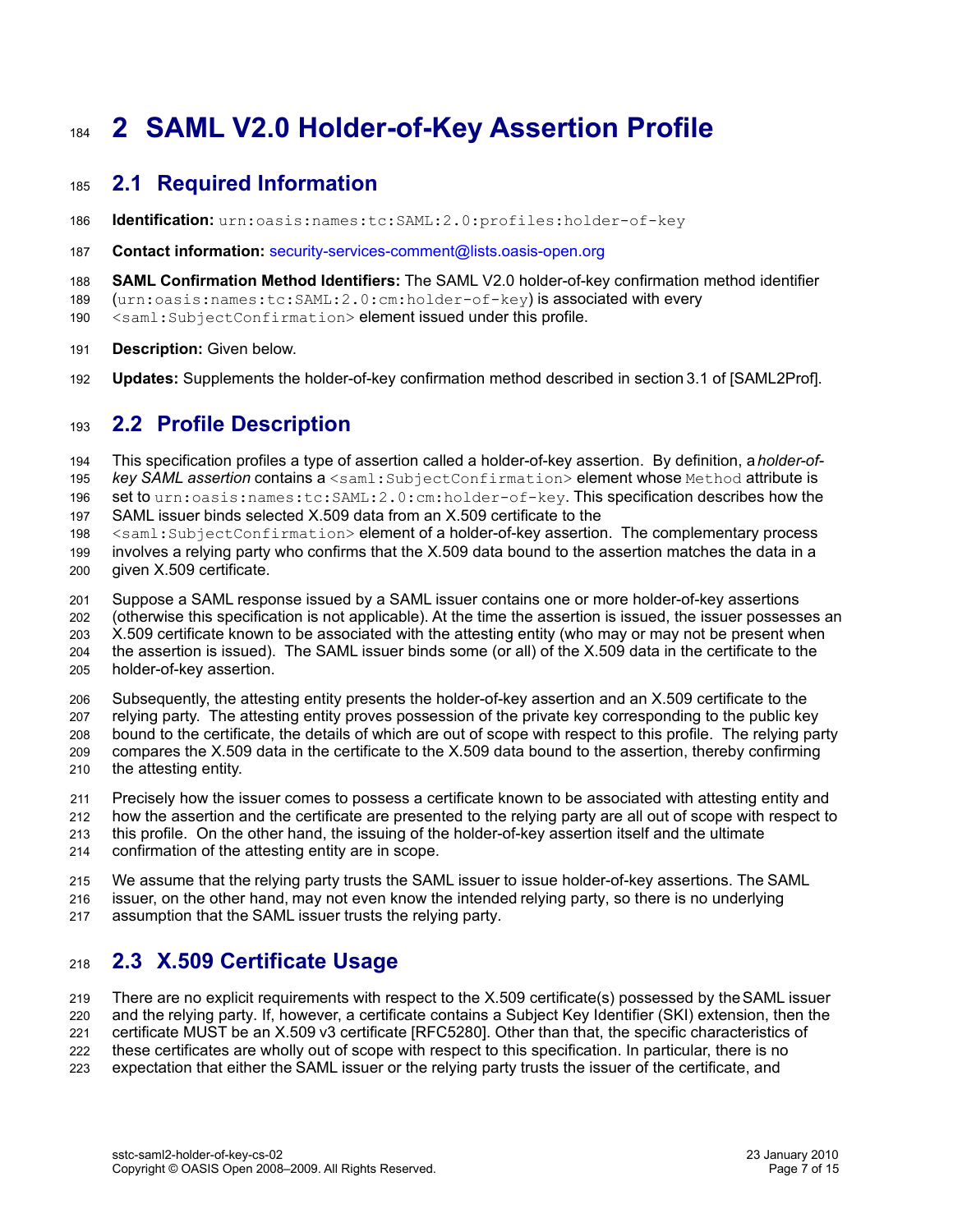therefore all portions of the certificate, apart from the X.509 data specified in the following sections, are unspecified.  $224$ 225

The only exception to the above rule is the case where the  $\langle ds: X509Data \rangle$  element specified in 226

section [2.4.1](#page-7-0) contains a <ds: X509SubjectName> element or a <ds: X509SerialIssuer> element. In these two cases, the relying party MUST trust the X.509 issuer in order to confirm the attesting entity. This is discussed more fully in section [2.5](#page-9-0) below. 227 228 229

### <span id="page-7-1"></span>**2.4 Issuing Holder-of-Key Assertions** 230

Every assertion containing a holder-of-key <saml:SubjectConfirmation>element MUST conform to 231

[\[SAML2Core\]](#page-5-3) (see section 2.4.1 of Core, especially section 2.4.1.3) and section 3.1 of [\[SAML2Prof\].](#page-5-5) 232

Where this specification conflicts with the SAML V2.0 specification, the former takes precedence. 233

Suppose a SAML issuer wishes to issue a response containing one or more holder-of-key assertions. As a prerequisite, the SAML issuer MUST possess an X.509 certificate known to be associated with the attesting entity. The SAML issuer binds some or all of the X.509 data in the certificate to the 234 235 236

<saml:SubjectConfirmation> element of a SAML assertion. 237

Briefly, the SAML issuer binds  $a < ds$ : KeyInfo> element to the  $\langle$ saml: SubjectConfirmationData> 238

element of a holder-of-key assertion. The  $\langle ds : KeyInf \circ \rangle$  element contains one or more of the following elements: <ds:X509Certificate>, <ds:X509SKI>, <ds:X509SubjectName>, or 239 240

<ds:X509IssuerSerial>. A <ds:X509Certificate> element contains a base64 encoding of the 241

certificate possessed by the SAML issuer. A <ds:  $x509$ SKI> element contains the base64 encoding of 242

the Subject Key Identifier (SKI) extension (if there is one) bound to the certificate. A 243

<ds:X509SubjectName> element contains the subject distinguished name (DN) bound to the 244

certificate.  $A \leq d s : X509I$ ssuerSerial> element contains the issuer DN and the issuer serial number 245

bound to the certificate. In each case, the content of the  $\langle ds : KeyInf \circ > \text{element}$  conforms to the XML 246

Signature specification [\[XMLSig\].](#page-5-2) These requirements are spelled out more clearly in the next section. 247

If the SAML issuer has reason to believe that the relying party trusts the certificate issuer, the SAML 248

issuer MAY include NotBefore or NotOnOrAfter XML attributes on the 249

<saml:SubjectConfirmationData> element. If so, the values bound to the assertion MUST be 250

consistent with the values in the certificate. In particular, the value of the NotBefore attribute (resp., the 251

NotOnOrAfter attribute) MUST be greater than or equal to (resp., less than or equal to) the NotBefore 252

field (resp., the NotOnOrAfter field) of the certificate. 253

The <saml: SubjectConfirmation> element MAY contain a <saml:NameID> element. If it does, the 254

latter identifies an attesting entity different from the subject of the assertion. If the 255

<saml:SubjectConfirmation> element does not contain a <saml:NameID> element, then the attesting entity and the subject are one and the same. 256 257

If the  $\leq$ saml:SubjectConfirmation> element contains a  $\leq$ saml:NameID> element, the attesting 258

entity is presumably acting on behalf of the subject. To more strongly signal such a delegation scenario, a 259

<saml:Condition> element MAY be used (cf. [\[SAML2ConDel\]\)](#page-5-6). 260

### <span id="page-7-0"></span>**2.4.1 KeyInfo Usage** 261

According to the SAML V2.0 specification, a holder-of-key assertion MUST contain at least one 262

<ds:KeyInfo> element within the <saml:SubjectConfirmationData> element and that the 263

<ds:KeyInfo> element MUST conform to the XML Signature specification. This SAML V2.0 Holder-of-264

Key Assertion Profile requires that the <ds:KeyInfo> element MUST conform to the *Second Edition* of 265

the XML Signature specification [\[XMLSig\]](#page-5-2) and further constrains the content of each <ds: KeyInfo> 266

element to contain exactly one <ds:X509Data> element. The <ds:X509Data> element MUST NOT 267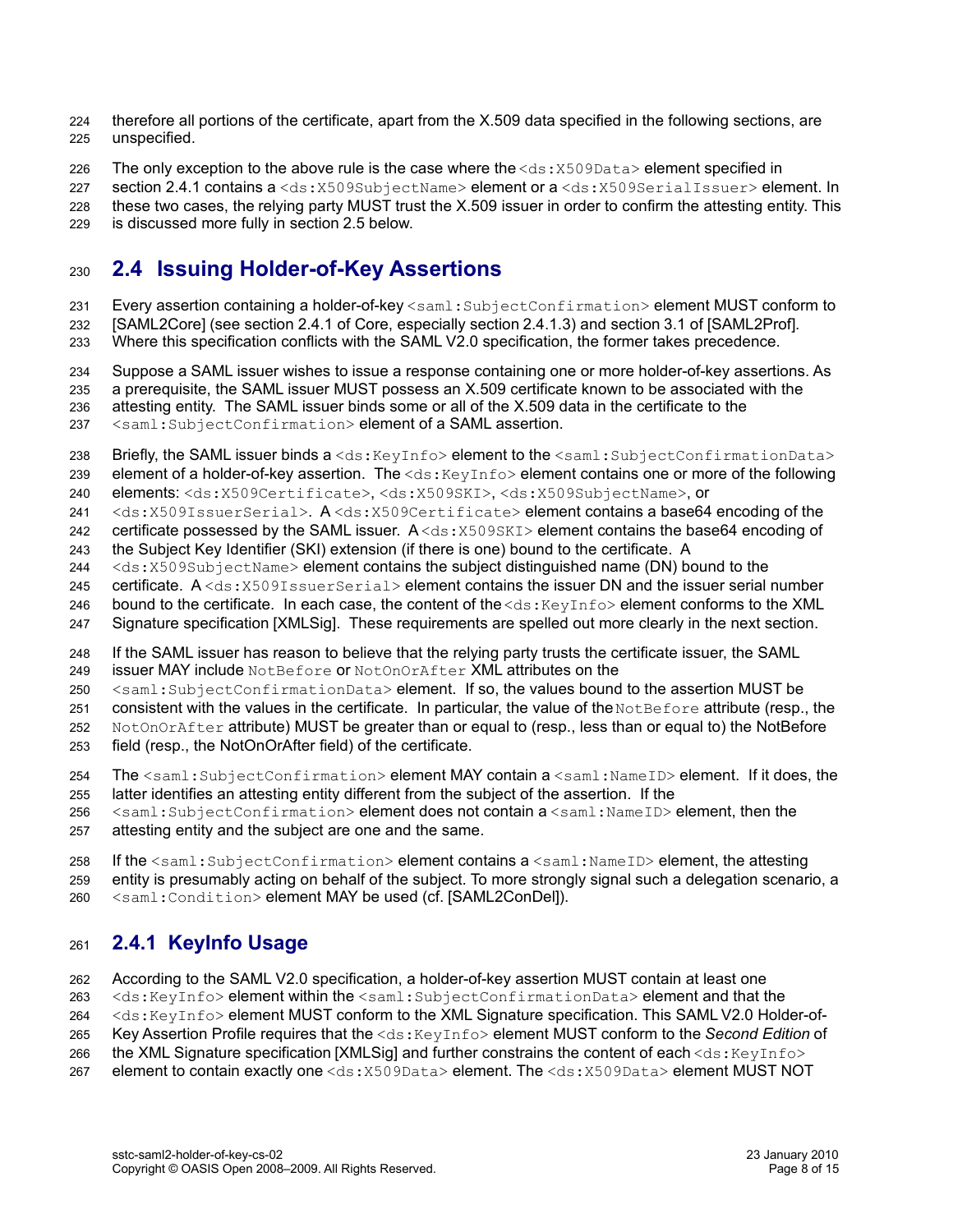contain a <ds:X509CRL> element. Instead, the following content options are specified, at least one of which MUST be satisfied: 268 269

- The <ds:X509Data> element MAY contain a <ds:X509Certificate> element. If it does, the <ds:X509Certificate> element MUST contain a base64 encoding of the X.509 certificate possessed by the SAML issuer. 270 271 272
- The <ds:X509Data> element MAY contain a <ds:X509SKI> element. If it does, the <ds:X509SKI> element MUST contain the base64 encoding of the plain (i.e., *not* DER-encoded) value of the Subject Key Identifier (SKI) extension (as specified in [\[XMLSig\]\)](#page-5-2) of the X.509 certificate possessed by the SAML issuer. If the certificate does not contain an SKI extension, the <ds:X509Data> element MUST NOT contain a <ds:X509SKI> element. 273 274 275 276 277
- The <ds:X509Data> element MAY contain a <ds:X509SubjectName> element. If it does, the <ds:X509SubjectName> element MUST contain the subject distinguished name (DN) bound to the X.509 certificate possessed by the SAML issuer. 278 279 280
- The  $<$ ds:X509Data> element MAY contain a $<$ ds:X509IssuerSerial> element. If it does, the <ds:X509IssuerSerial> element MUST contain the issuer DN and the issuer serial number (as specified in [\[XMLSig\]\)](#page-5-2) bound to the X.509 certificate possessed by the SAML issuer. 281 282 283

Use of the <ds:X509Certificate> element or the <ds:X509IssuerSerial> element is most restrictive since each implies that the exact same certificate is used by both the SAML issuer and the relying party. Use of the <ds:X509SKI> element or the <ds:X509SubjectName> element is less restrictive since each permits a different certificate to be used by the relying party provided the certificate 284 285 286 287

contains the same key or DN (resp.) as in the certificate used by the SAML issuer. 288

Use of the <ds:X509SubjectName> element or the <ds:X509IssuerSerial> element is warranted in those situations where the relying party trusts the issuer of the X.509 certificate. The SAML issuer SHOULD NOT bind either of these elements to the  $\langle ds:X509Data\rangle$  element unless it knows that such a trust relationship exists. 289  $290$ 291 292

Note that the format of the DN contained in the  $\langle ds:X509SubjectName>$  element or the 293

<ds:X509IssuerSerial> element is specified in [\[XMLSig\].](#page-5-2) In accordance with that specification, it is RECOMMENDED that the DN conform to [\[RFC4514\]](#page-5-7) in all cases. 294 295

Since the  $\langle ds:KeyInfo\rangle$  element is extensible [\[XMLSig\],](#page-5-2) other fields or extensions from the X.509 certificate may be bound to the holder-of-key assertion. These are provided as a convenience to the relying party, so that the relying party need not have to decode and parse the certificate. All such extensions are out of scope with respect to this profile, however. 296 297 298 299

### **2.4.2 Example** 300

Here is an example of a holder-of-key <saml:SubjectConfirmation> element illustrating three of the content options specified in section [2.4:](#page-7-1) 301 302

```
<saml:SubjectConfirmation
            xmlns:saml="urn:oasis:names:tc:SAML:2.0:assertion" 
            Method="urn:oasis:names:tc:SAML:2.0:cm:holder-of-key">
            <saml:SubjectConfirmationData 
               xmlns:xsi="http://www.w3.org/2001/XMLSchema-instance"
               xsi:type="saml:KeyInfoConfirmationDataType">
               <ds:KeyInfo xmlns:ds="http://www.w3.org/2000/09/xmldsig#">
                 <ds:X509Data>
                   <!-- a base64 encoding of an X.509 certificate -->
                   <ds:X509Certificate>
         MIIDuDCCAqACCQCJZK8wF0xVXjANBgkqhkiG9w0BAQQFADCBnTELMAkGA1UEBhMCQlIxEzARBgNV
303
304
305
306
307
308
309
310
311
312
313
314
```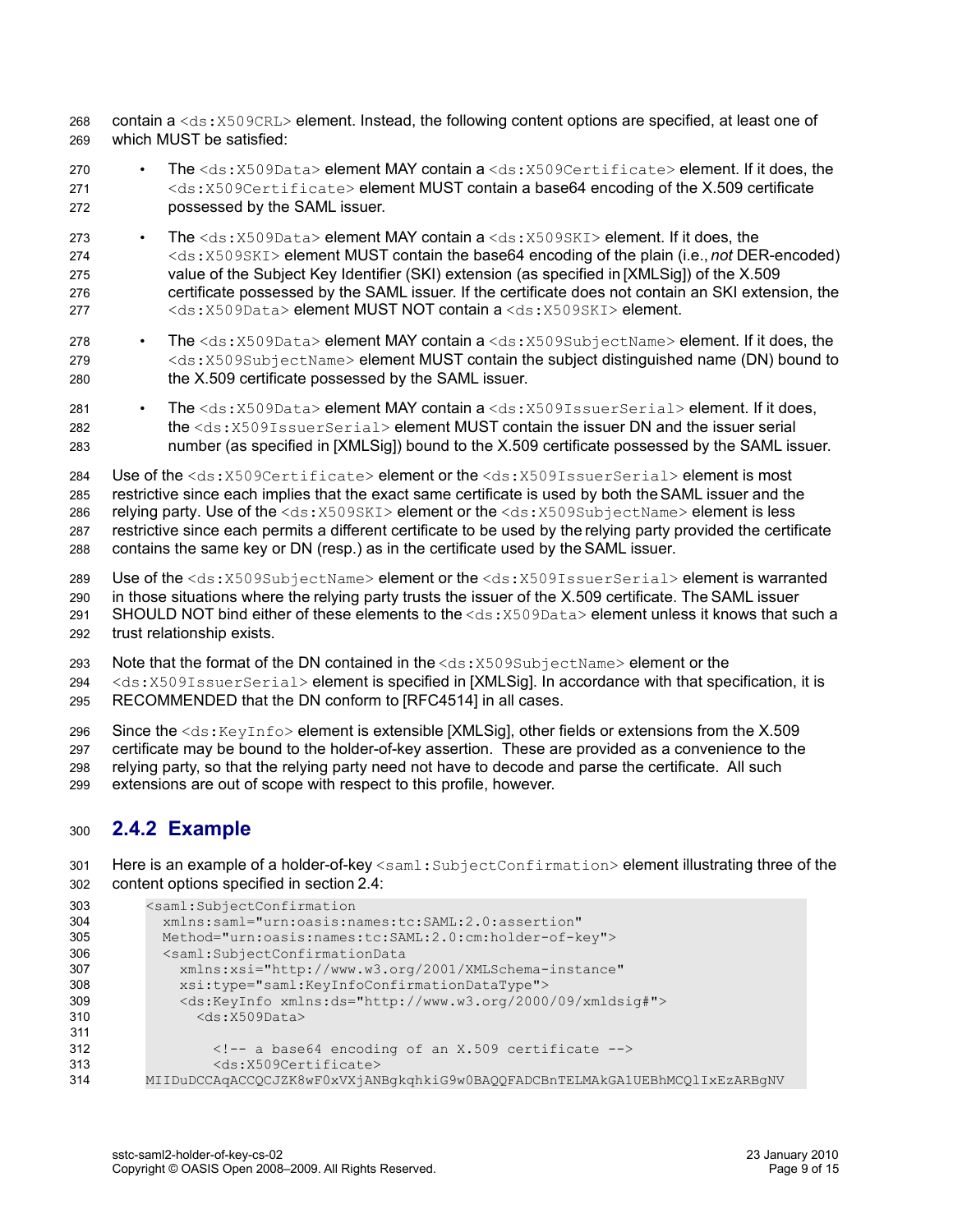BAgTClNvbWUtU3RhdGUxEjAQBgNVBAcTCVNvbWUtQ2l0eTESMBAGA1UEChMJR1NvQyAyMDA4MRIw EAYDVQQLEwlHU29DIDIwMDgxFzAVBgNVBAMTDkpvYW5hIFRyaW5kYWRlMSQwIgYJKoZIhvcNAQkB FhVzb21lLWFkZHJlc3NAaG9zdC5vcmcwHhcNMDgwNjE2MTcyMTQzWhcNMDkwNjE2MTcyMTQzWjCB nTELMAkGA1UEBhMCQlIxEzARBgNVBAgTClNvbWUtU3RhdGUxEjAQBgNVBAcTCVNvbWUtQ2l0eTES MBAGA1UEChMJR1NvQyAyMDA4MRIwEAYDVQQLEwlHU29DIDIwMDgxFzAVBgNVBAMTDkpvYW5hIFRy aW5kYWRlMSQwIgYJKoZIhvcNAQkBFhVzb21lLWFkZHJlc3NAaG9zdC5vcmcwggEiMA0GCSqGSIb3 DQEBAQUAA4IBDwAwggEKAoIBAQDIDVKdO2CCVYA0TspOPmcSNnivjQq7jCacrgRPawKi3/pTuvnW 3c2XCpyT2s6Sks3Eg5T4HIXta5E+lOpN8VbTunVdSrac54r2uK8x+8AqX7M0wQw+98iGw9E2an5q xRZfqqE1T5jWL/a/G1/e2TGlmp521W3k1nNtf8rYH39JpwBSZMeW7uHOSZOkT/pVvqPTgG7vUQT6 BiRh7PfwsLrLOMubbeQ6Z2m3Vnsv20E1FbPzwswzh4X1gXj9bnyI2UsuoisW9Y4p4byjL3GJ/hxp mjRjXs+aIpzi0V3MH+jVJ98eomhlUFLaE83xycC8lns+FcCSQZ8RsbnaLZrtC8r7AgMBAAEwDQYJ KoZIhvcNAQEEBQADggEBACwnWSEpwq5aE7QBdDNNXyok34RIonYi9690yw7i+JU7R/QdE42GERJS DVKBN959ELLJf5d0vybGv08QWbZVQ7eBGn9xaZ7MhSnblYNDXs9vuv1V2Dy32q1J5nCSzqpJDyln lVFWe9UQMCJOO6ibUtWLhiDQ49kmMabgyYfX28qB6oRdVL+mDI/XTt+mkCgk4Rs78n4kbX6qnRlj dE/YnibP1A7iMh8pQkv49J6sP9SeUmQ2zxKCt3tSRzzypWc8JjOZGuBYGQHl9Xm7WEs4CXS7iZJW E32frMAtavMcTM/gnDtCc8tZAxl2PSLOF1954vapfMjBhg3VTI6QRW//wPE= </ds:X509Certificate> <!-- the above X.509 certificate does not contain a Subject Key Identifier extension so the SAML issuer must not include a <ds:X509SKI> element --> <!-- the subject DN (in RFC 5414 format) bound to the above X.509 certificate --> <ds:X509SubjectName>emailAddress=some-address@host.org,CN=Joana Trindade, OU=GSoC 2008, O=GSoC 2008, L=Some-City, ST=Some-State,C=BR</ds:X509SubjectName> <!-- the issuer DN (in RFC 5414 format) and the issuer serial number (in decimal) bound to the above X.509 certificate --> <ds:X509IssuerSerial> <ds:X509IssuerName>emailAddress=some-address@host.org,CN=Joana Trindade, OU=GSoC 2008, O=GSoC 2008, L=Some-City, ST=Some-State,C=BR</ds:X509IssuerName> <ds:X509SerialNumber>9900230501951362398</ds:X509SerialNumber> </ds:X509IssuerSerial>  $\langle$ /ds:X509Data> </ds:KeyInfo> </saml:SubjectConfirmationData> </saml:SubjectConfirmation> 315 316 317 318 319 320 321 322 323 324 325 326 327 328 329 330 331 332 333 334 335 336 337 338 339 340 341 342 343 344 345 346 347 348 349 350 351 352 353 354 355

A relying party can confirm the attesting entity by the matching the available X.509 data to any of the above child elements of the <ds: X509Data> element. 356 357

### <span id="page-9-0"></span>**2.5 Processing Holder-of-Key Assertions** 358

The attesting entity presents a holder-of-key assertion and an X.509 certificate to the relying party. The attesting entity MUST prove possession of the private key corresponding to the public key bound to the certificate, the details of which are out of scope with respect to this profile. The relying party confirms the attesting entity by comparing the X.509 data in the certificate to the X.509 data bound to the assertion. If the X.509 data in the certificate matches the X.509 data bound to the assertion, the attesting entity is said to be *confirmed*. 359 360 361 362 363 364

Regardless of the protocol used, any assertions relied upon MUST be valid according to the processing rules specified in [\[SAML2Core\].](#page-5-3) In particular, the relying party MUST verify the signature (if any) on each assertion containing a holder-of-key <saml:SubjectConfirmation> element. Any assertion that is not valid, or whose subject confirmation requirements cannot be met, SHOULD be discarded and SHOULD NOT be used to establish a security context for the subject. 365 366 367 368 369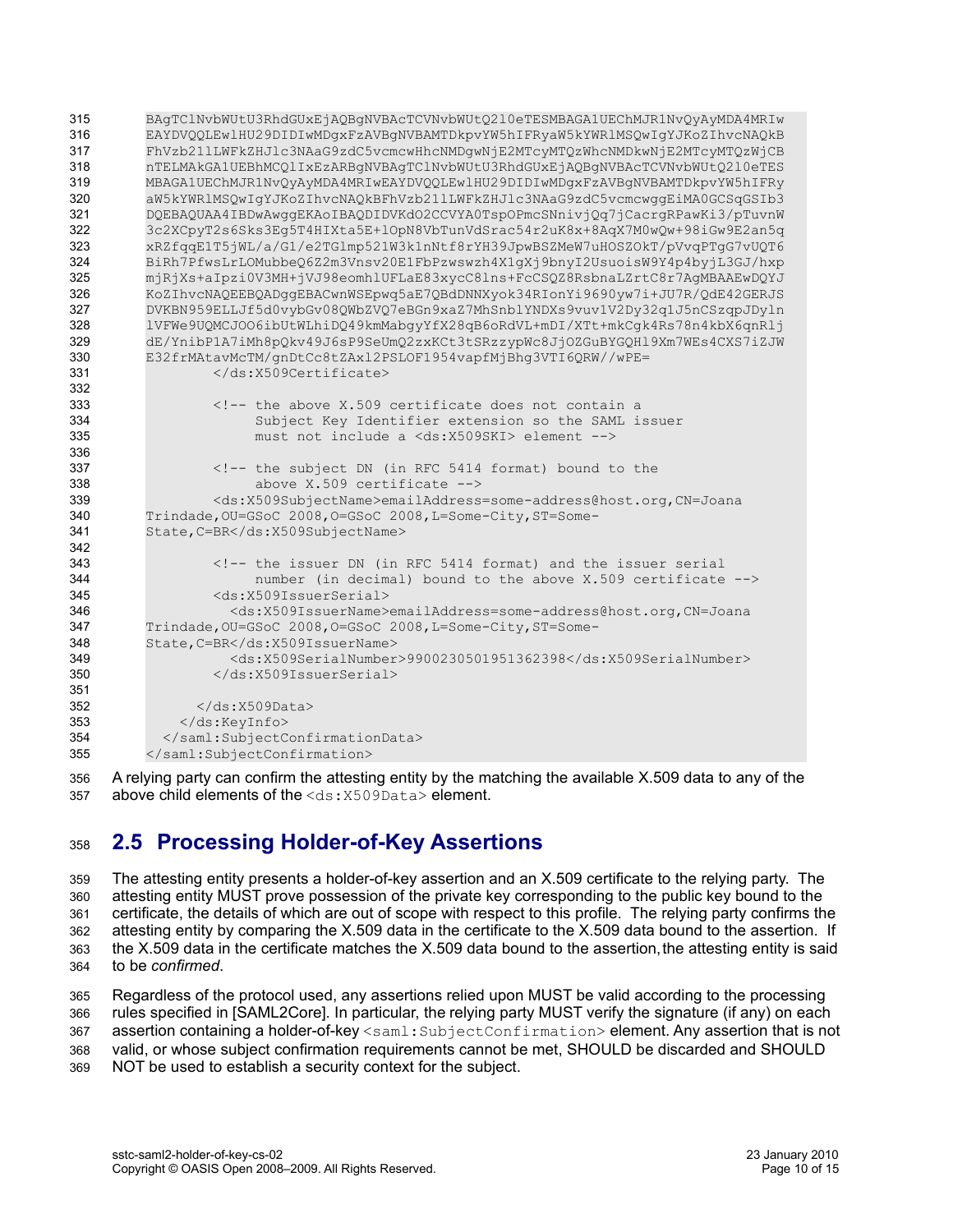- If the <ds:X509Data> element contains multiple child elements, the relying party may choose to confirm the attesting entity based on any one of them. Specifically, the relying party MUST confirm that the certificate matches the content of the  $\langle ds: X509Data \rangle$  element as follows: 370 371 372
- If the  $<$ ds:X509Data> element contains a  $<$ ds:X509Certificate> element, and the relying party chooses to confirm the attesting entity based on this element, the relying party MUST ensure that the certificate bound to the assertion matches the X.509 certificate in its possession. Matching is done by comparing the base64-decoded certificates, or the hash values of the base64-decoded certificates, byte-for-byte. 373 374 375 376 377
- If the  $<$ ds:X509Data> element contains a  $<$ ds:X509SKI> element, and the relying party chooses to confirm the attesting entity based on this element, the relying party MUST ensure that the value bound to the assertion matches the Subject Key Identifier (SKI) extension bound to the X.509 certificate. Matching is done by comparing the base64-decoded SKI values byte-for-byte. If the X.509 certificate does not contain an SKI extension, the attesting entity is not confirmed and the relying party SHOULD disregard the assertion. 378 379 380 381 382 383
- If the <ds:X509Data> element contains a <ds:X509SubjectName> element, and the relying party chooses to confirm the attesting entity based on this element, the relying party MUST ensure that the subject distinguished name (DN) bound to the assertion matches the DN bound to the X.509 certificate. If, however, the relying party does not trust the certificate issuer to issue such a DN, the attesting entity is not confirmed and the relying party SHOULD disregard the assertion. 384 385 386 387 388 389
- If the <ds:X509Data> element contains a <ds:X509IssuerSerial> element, and the relying party chooses to confirm the attesting entity based on this element, the relying party MUST ensure that the issuer DN and issuer serial number bound to the assertion match the issuer DN and the issuer serial number (resp.) bound to the X.509 certificate. If the relying party does not trust the certificate issuer to issue X.509 certificates, however, the attesting entity is not confirmed and the relying party SHOULD disregard the assertion. 390 391 392 393 394 395
- In the case of  $a < ds : X509Certificate > element$  or  $a < ds : X509SKI > element$ , the matching process is relatively straightforward. If the  $<$ ds:  $X509$ Data> element contains a  $<$ ds:  $X509$ SubjectName> element or a <ds: X509IssuerSerial> element, however, and the relying party chooses to confirm the attesting entity based on one of these elements, the relying party MUST trust the issuer of the X.509 certificate before the attesting entity can be considered confirmed. If such a trust relationship between the relying party and the certificate issuer does not exist, the relying party SHOULD disregard the assertion. 396 397 398 399 400 401
- If the <saml:SubjectConfirmationData> element includes NotBefore or NotOnOrAfter 402
- attributes, and the relying party trusts the issuer of the X.509 certificate, the relying party MUST confirm that the current time is greater than or equal to (resp., less than or equal to) the value of the NotBefore (resp., the NotOnOrAfter) attribute. If this requirement is not met, the attesting entity is not confirmed and the relying party SHOULD disregard the assertion. 403 404 405 406

### **2.6 Security and Privacy Considerations** 407

This profile assumes that both the SAML issuer and the relying party have access to an X.509 certificate. For those deployments that wish to avoid or do not require an X.509-based public key infrastructure (PKI), this may seem unnecessarily restrictive. In fact, the use of X.509 certificates is typical and provides a number of advantages. First, observe that the SSL/TLS protocol [\[RFC4346\]](#page-5-8) requires the use of X.509 certificates. Second, and most importantly, since there is no presumption of an underlying trust model for X.509 certificates, the full range of possible content for the  $\langle ds: KeyInf \circ \rangle$  element is avoided. Those deployments that are in fact based on such a trust model, or wish to avoid X.509 certificates altogether, may choose to profile additional child elements such as <ds:KeyName> or <ds:KeyValue>. 408 409 410 411 412 413 414 415

Deployments that rely on holder-of-key SAML assertions will no doubt impose their own requirements on the X.509 certificates used to obtain those assertions. For example, some deployments will require the 416 417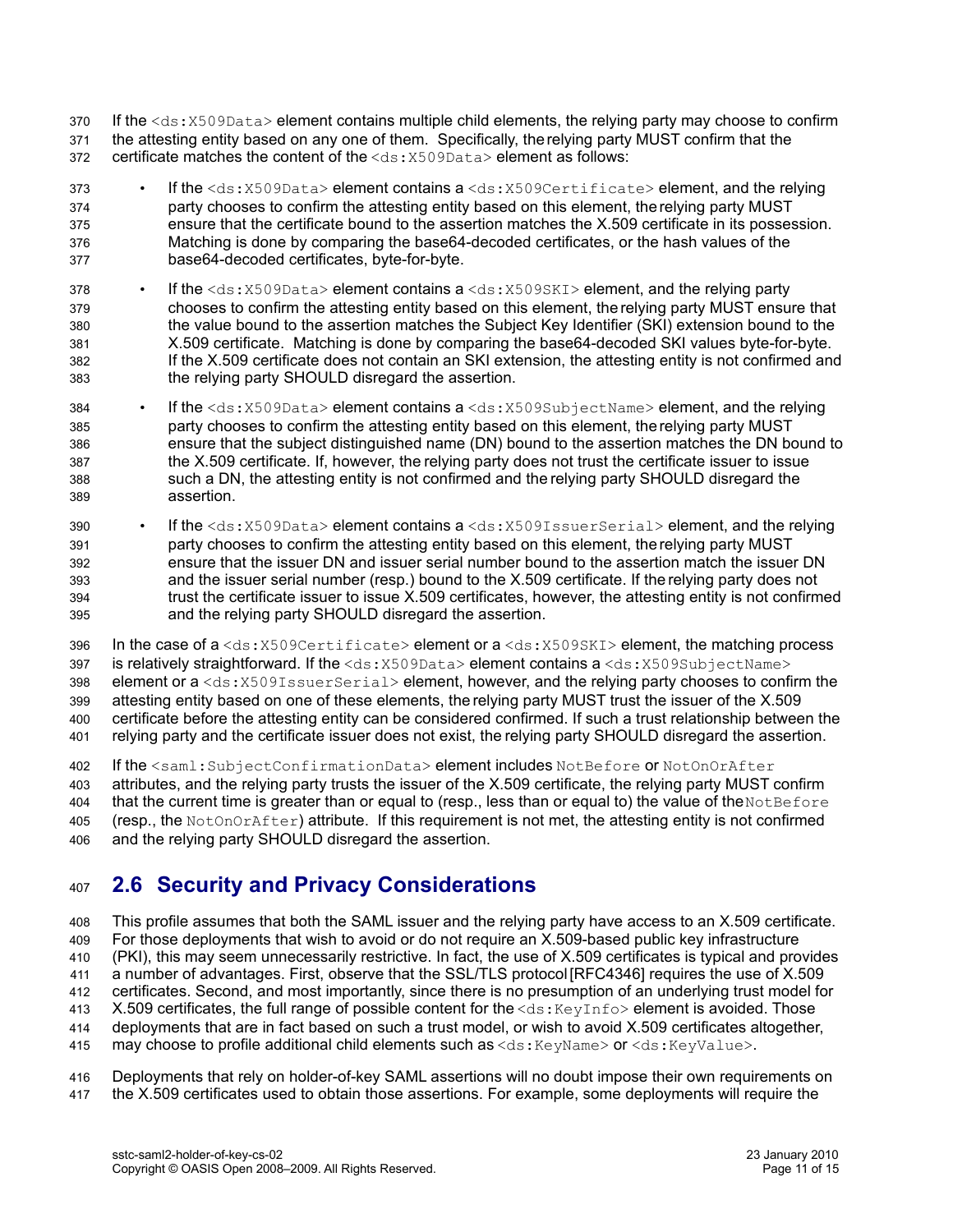- certificate to be an X.509 end-entity certificate [\[RFC5280\]](#page-5-4) issued by a trusted X.509 certification authority 418
- (CA) or a certificate based on a trusted X.509 end-entity certificate (such as an X.509 proxy certificate 419
- [\[RFC3820\]\)](#page-5-9). This specification imposes no such restrictions, however. 420

### **2.6.1 ASN.1 Encoding** 421

For compatibility with the XML Signature specification [\[XMLSig\],](#page-5-2) this profile intentionally avoids any discussion of the ASN.1 encoding of the X.509 certificate possessed by the SAML issuer and the relying party. Indeed, in the case of the <ds: X509Certificate> element, the ASN.1 encoding of the certificate doesn't matter. In this case, the SAML issuer simply base64-encodes the ASN.1-encoded certificate in its possession and binds it to the <ds: X509Certificate> element. Later the relying party base64-decodes the content of the <ds: X509Certificate> element and compares the resulting certificate (byte-for-byte) with the ASN.1-encoded certificate in its possession. 422 423 424 425 426 427 428

In the case of the <ds:X509SKI>, <ds:X509SubjectName>, or <ds:X509IssuerSerial> elements, however, the ASN.1 encoding of the certificates *does* matter. To produce these elements, the SAML issuer must ASN.1-decode the certificate in its possession and parse the ASN.1 to obtain the X.509 data to be bound to the assertion. Likewise the relying party must ASN.1-decode the certificate in its possession, parsing the ASN.1 to obtain the required X.509 data, which it compares to the X.509 data bound to the assertion. 429 430 431 432 433 434

The basic problem is that the ASN.1 encoding of an X.509 certificate is not guaranteed. While it is true that an X.509 certificate is often DER-encoded, a robust implementation must be prepared to handle other ASN.1 encodings besides DER, mainly BER and CER. Consequently it is anticipated that deployments will prefer the <ds:X509Certificate> element for maximum interoperability. In fact, this 435 436 437 438

preference is reflected in the conformance requirements of this profile (section[3\)](#page-12-0). 439

### **2.6.2 X.509 Serial Number** 440

Note that some CAs use large random numbers as serial numbers to prevent sequence quessing. 441

However, not all XML libraries are capable of dealing with large integers in the 442

<ds:X509IssuerSerial> element. The problem is that the <ds:X509SerialNumber> child element 443

- of the <ds:X509IssuerSerial> element is typed as an arbitrary integer in [\[XMLSig\]](#page-5-2) yet conforming 444
- implementations are required to support only 18 decimal digits. Thus the  $\langle ds: X509IssuerSerial$ element should be used with care. 445 446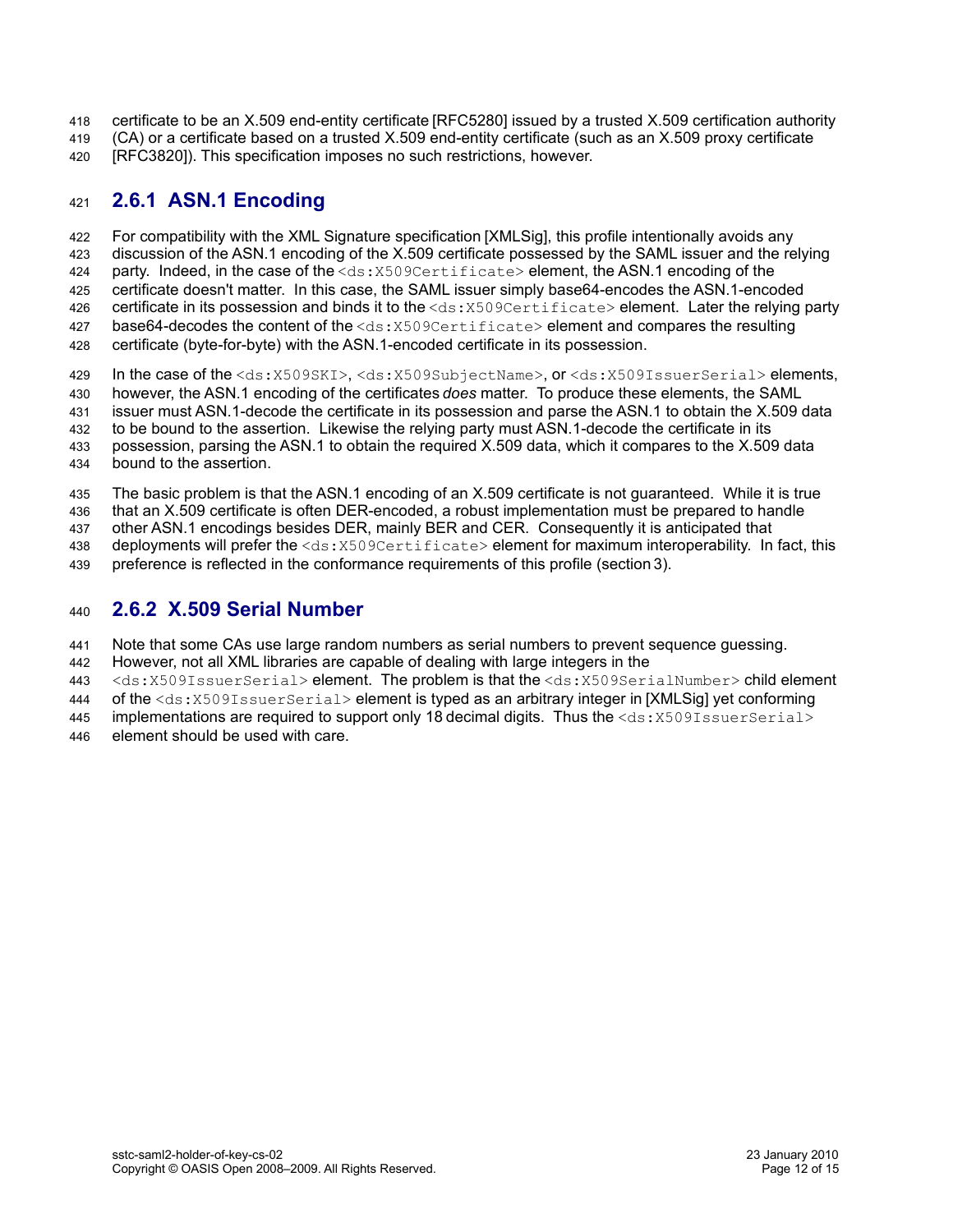# <span id="page-12-0"></span>**3 Conformance** 447

### **3.0.1 SAML V2.0 Holder-of-Key Assertion Profile** 448

- Both the SAML issuer and the relying party MUST conform to section[2.3.](#page-6-0) 449
- A SAML issuer MUST follow the issuing rules in section [2.4.](#page-7-1) In particular, a SAML issuer MUST produce 450
- <ds:KeyInfo> elements that conform to section [2.4.1.](#page-7-0) Likewise, a relying party MUST follow the processing rules in section [2.5.](#page-9-0) 451 452
- To claim conformance to this specification, a SAML issuer implementation MUST support the 453
- <ds:X509Certificate> element specified in section [2.4.1.](#page-7-0) Support for the remaining child elements specified in section [2.4.1](#page-7-0) is OPTIONAL for SAML issuers. 454 455
- Likewise a conforming relying party implementation MUST support the  $\text{ds}:X509\text{Certificate}\text{>}$ 456
- element specified in section [2.5.](#page-9-0) Support for the remaining child elements specified in section[2.5](#page-9-0) is OPTIONAL for relying parties. 457 458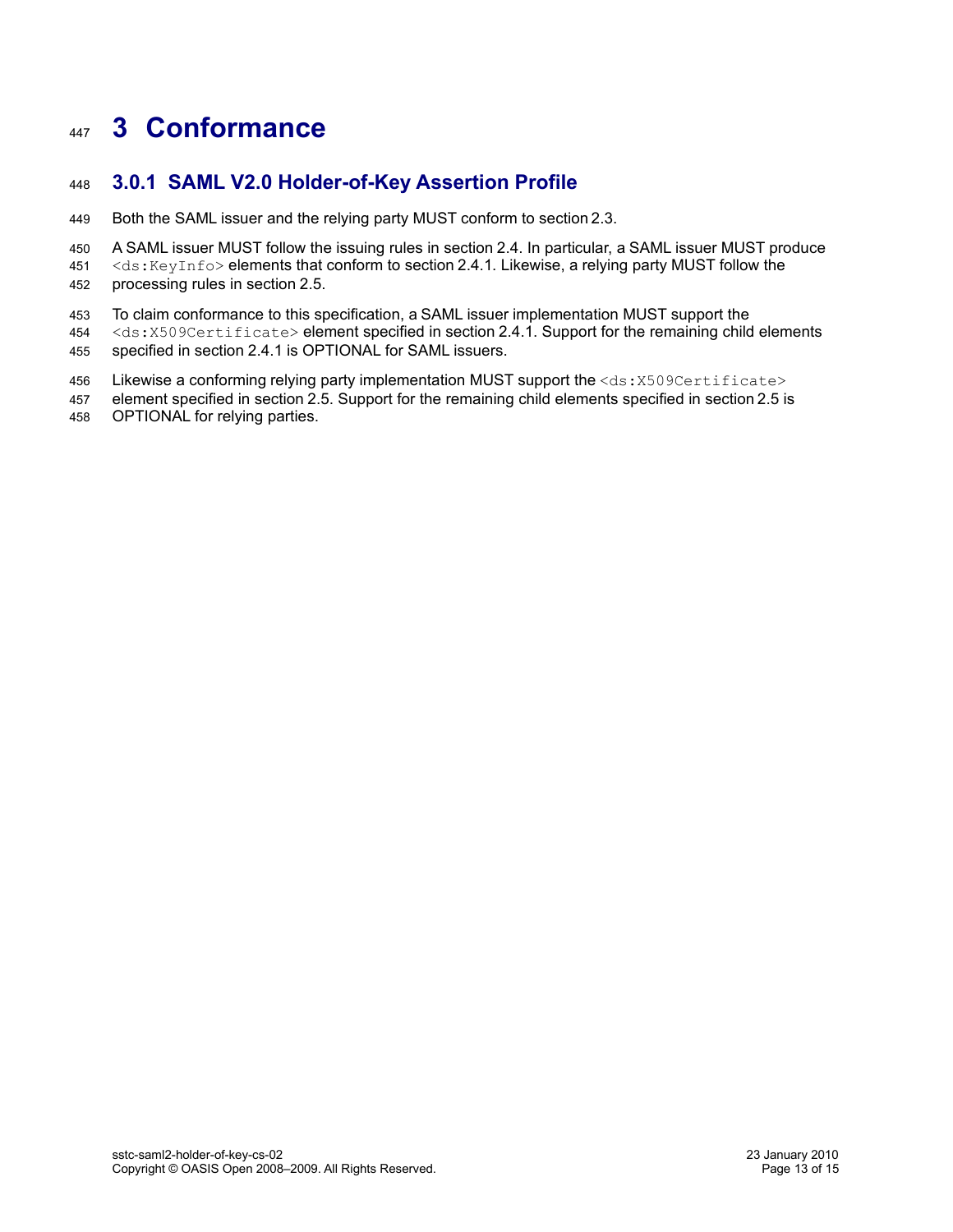# **Appendix A. Acknowledgments** 459

- The editor would like to acknowledge the contributions of the OASIS Security Services (SAML) Technical Committee, whose voting members at the time of publication were: 460 461
- John Bradley, Individual 462
- Scott Cantor, Internet2 463
- Duane DeCouteau, Veterans Health Administration 464
- Christian Guenther, Nokia Siemens Networks GmbH & Co. 465
- Thomas Hardjono, M.I.T. 466
- Frederick Hirsch, Nokia Corporation 467
- Ari Kermaier, Oracle Corporation 468
- Nathan Klingenstein, Internet2 469
- Hal Lockhart, Oracle Corporation 470
- Paul Madsen, NTT Corporation 471
- Kyle Meadors, Drummond Group Inc. 472
- Bob Morgan, Internet2 473
- Thinh Nguyenphu, Nokia Siemens Networks GmbH & Co. 474
- Rob Philpott, EMC Corporation 475
- Anil Saldhana, Red Hat 476
- Tom Scavo, National Center for Supercomputing Applications 477
- Kent Spaulding, Skyworth TTG Holdings Limited 478
- David Staggs, Veterans Health Administration 479
- Emily Xu, Sun Microsystems 480
- The editor would also like to acknowledge the following contributors: 481
- Joana M. F. da Trindade, Universidade Federal do Rio Grande do Sul (Brazil) 482
- The members of the IETF PKIX Working Group 483
- Peter Sylvester, EdelWeb (France) 484
- Brett Beaumont, SSC, New Zealand Government 485